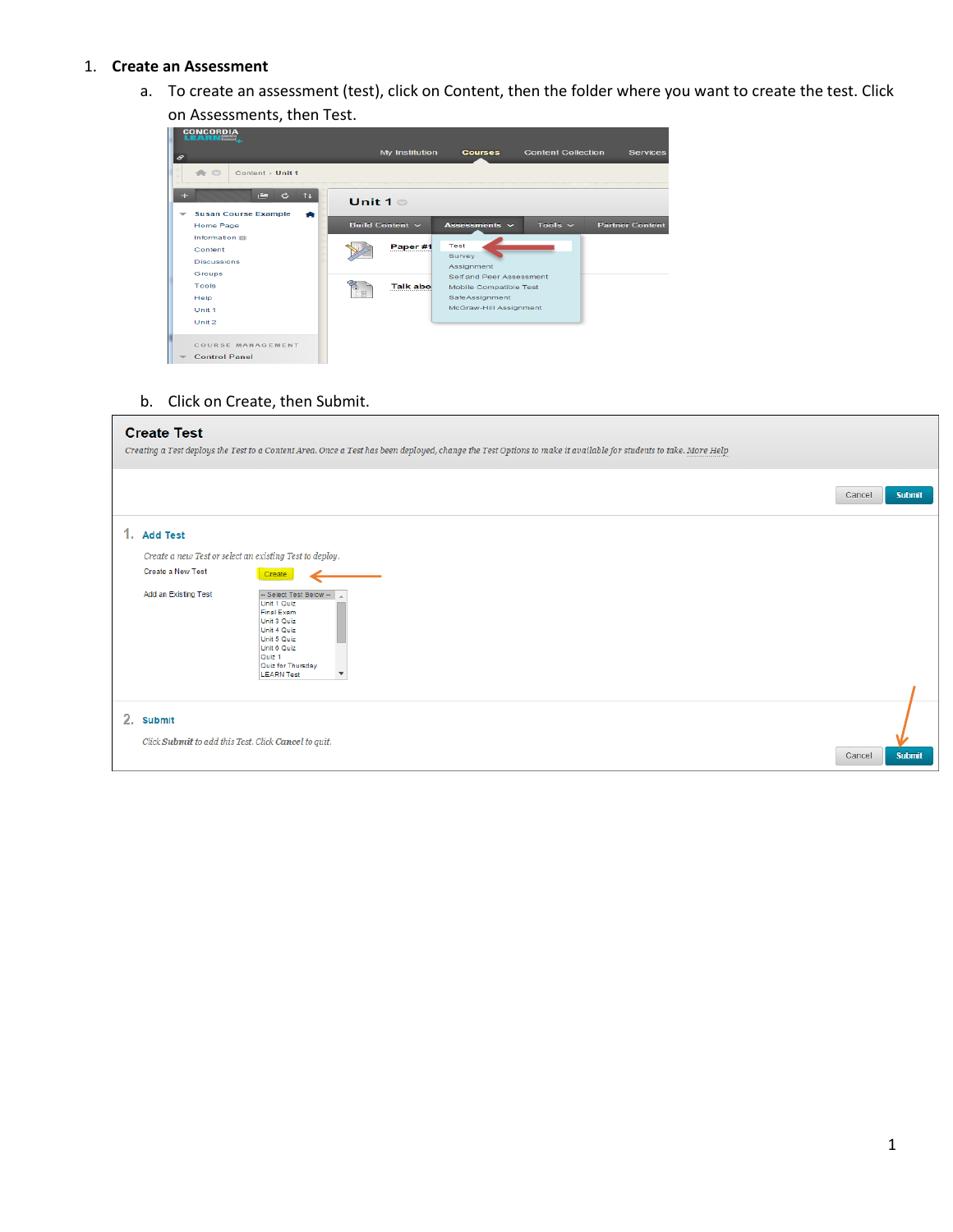c. Enter a name of the test. Enter an optional description and instructions. Click Submit when finished.

| <b>Test Information</b>                                                                                                                                                             |                                                          |
|-------------------------------------------------------------------------------------------------------------------------------------------------------------------------------------|----------------------------------------------------------|
| Enter a Name for the Test. This is a required field. The name is the title text that appears in the Content Area. Use a descriptive name to help users identify the Test. More Help |                                                          |
| $*$ Indicates a required field.                                                                                                                                                     | <b>Submit</b><br>Cancel                                  |
| 1. Test Information                                                                                                                                                                 |                                                          |
| - Name<br>Test 1<br>$\sqrt{\frac{1}{2}}$ cription                                                                                                                                   |                                                          |
| $T$ $T$ $T$ Arial<br>▼ 3 (12pt) ▼ T - 三 - 巨 - ツ - ∥ ど                                                                                                                               | $\boxed{\mathbb{Q}}\ \ \  i\ \ \mathbb{M}\ \ \mathbb{V}$ |
|                                                                                                                                                                                     |                                                          |
|                                                                                                                                                                                     |                                                          |
|                                                                                                                                                                                     |                                                          |
| Path: p                                                                                                                                                                             | Words:0                                                  |
| Instructions                                                                                                                                                                        |                                                          |
| ▼ 3 (12pt) ▼ T - 三 - 三 - ⇒ → クジ<br>$T$ $T$ $T$ Arial                                                                                                                                | $\Box i \times \times$                                   |
|                                                                                                                                                                                     |                                                          |
|                                                                                                                                                                                     |                                                          |
|                                                                                                                                                                                     |                                                          |
|                                                                                                                                                                                     |                                                          |
| Path: p                                                                                                                                                                             | Words:0                                                  |
|                                                                                                                                                                                     |                                                          |
| 2. Submit                                                                                                                                                                           |                                                          |
| Click Submit to proceed. Click Cancel to quit.                                                                                                                                      | Submit<br>Cancel                                         |
|                                                                                                                                                                                     |                                                          |

d. You've now created an assessment. Before adding questions, click on Question Settings to set the number of points for each question (you can later edit individual questions for variations).

#### **TEST CANVAS: TEST 1** ©

| <b>Upload Questions</b><br><b>Reuse Question</b> $\vee$<br>Create Question v |  |  |  |
|------------------------------------------------------------------------------|--|--|--|
|                                                                              |  |  |  |
| Description                                                                  |  |  |  |
| Instructions                                                                 |  |  |  |
| <b>Total Questions 0</b>                                                     |  |  |  |
| Total Points 0                                                               |  |  |  |
| This test has no questions!                                                  |  |  |  |
| Create questions or add questions from other resources.                      |  |  |  |
|                                                                              |  |  |  |

e. Under the Scoring section, enter the number of points you want to assign to each question as a default, such as 1. If it is an ungraded quiz, enter zero. Click Submit to save changes.

| <b>SCORING</b> |                                                                                                                                                   |  |
|----------------|---------------------------------------------------------------------------------------------------------------------------------------------------|--|
|                | Specify default points when creating questions. Default point value 10                                                                            |  |
|                | <b>O</b> Use the currently assigned points when finding and adding questions.<br>$\bigcirc$ Use default points when finding and adding questions. |  |
|                | ◯ Specify partial credit options for answers.                                                                                                     |  |
|                | $\vee$ Specify negative points options for answers.                                                                                               |  |
|                | Provide option to assign questions as extra credit.                                                                                               |  |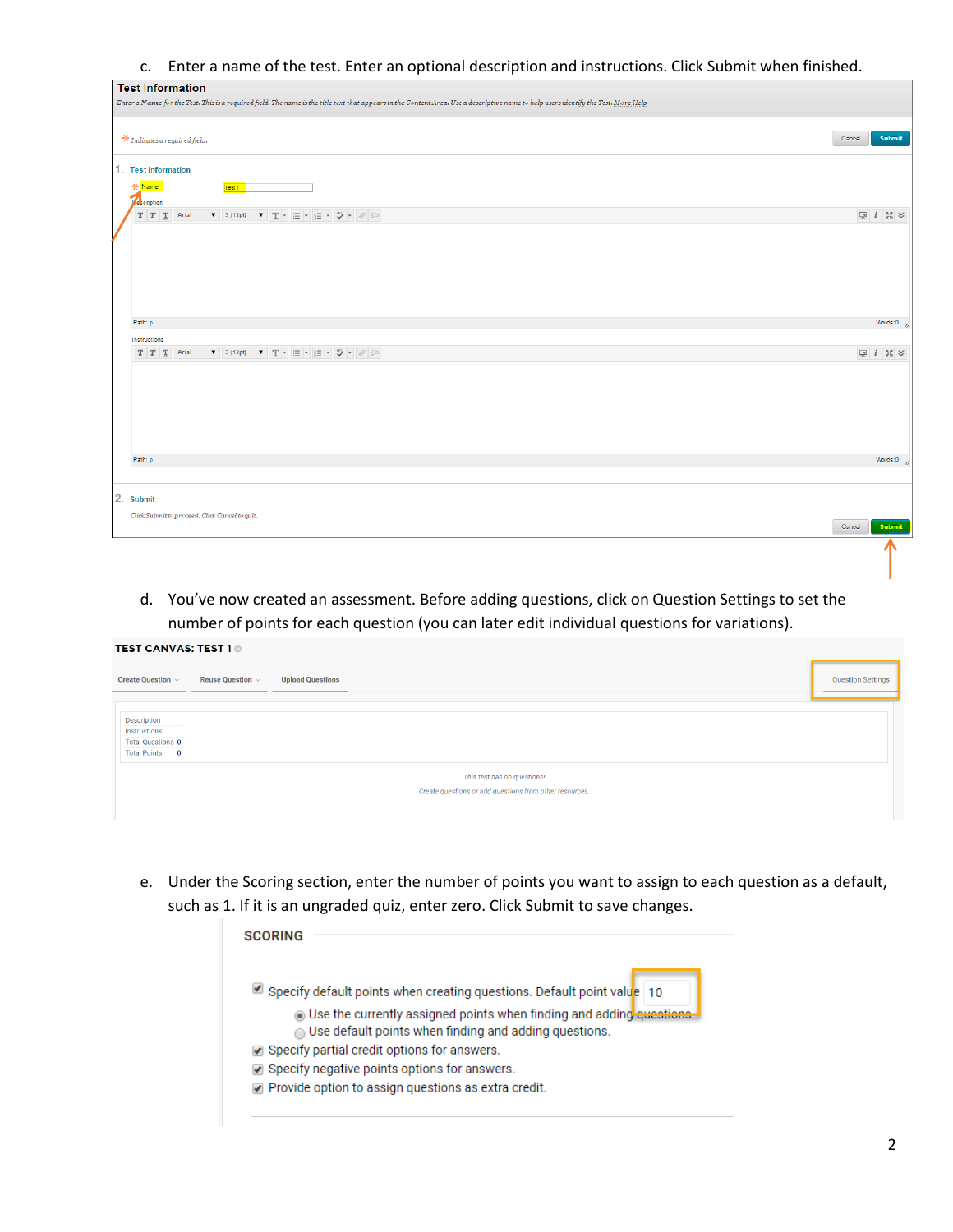- 2. You will return to the Test Canvas to begin adding questions. Two types are described below.
	- a. *True/False*
		- i. To add a true/false question, select Create Question and choose True/False.



ii. Write the true or false statement under Question Text and select under Answers whether the answer is true or false; then click Submit.

| <b>Create/Edit True/False Question</b>                                                                                                    |                                                                               |
|-------------------------------------------------------------------------------------------------------------------------------------------|-------------------------------------------------------------------------------|
| A True/False question displays two answer options: true and false. There is no partial credit options for True/False questions. More Help |                                                                               |
| $\textcolor{blue}{\textbf{.}^{\textbf{.}}}$ Indicates a required field.                                                                   | Submit<br>Submit and Create Another<br>Cancel                                 |
| 1. Question                                                                                                                               |                                                                               |
| Question Title                                                                                                                            |                                                                               |
| <b>X</b> Question Text<br>$T$ $T$ $T$ Arial                                                                                               | $\boxed{\mathbb{Q}}\ \ \text{if}\ \ \mathbb{M}\ \ \text{\large $\mathbb{X}$}$ |
| The United States of America is the largest (area) country in the world.                                                                  |                                                                               |
| Path: p                                                                                                                                   | Words:12 $\frac{1}{2}$                                                        |
| 2. Options<br>Answer Orientation Vertical V                                                                                               |                                                                               |
| 3. Answers<br>$\odot$ True<br>Answer<br><sup>®</sup> False                                                                                |                                                                               |
|                                                                                                                                           |                                                                               |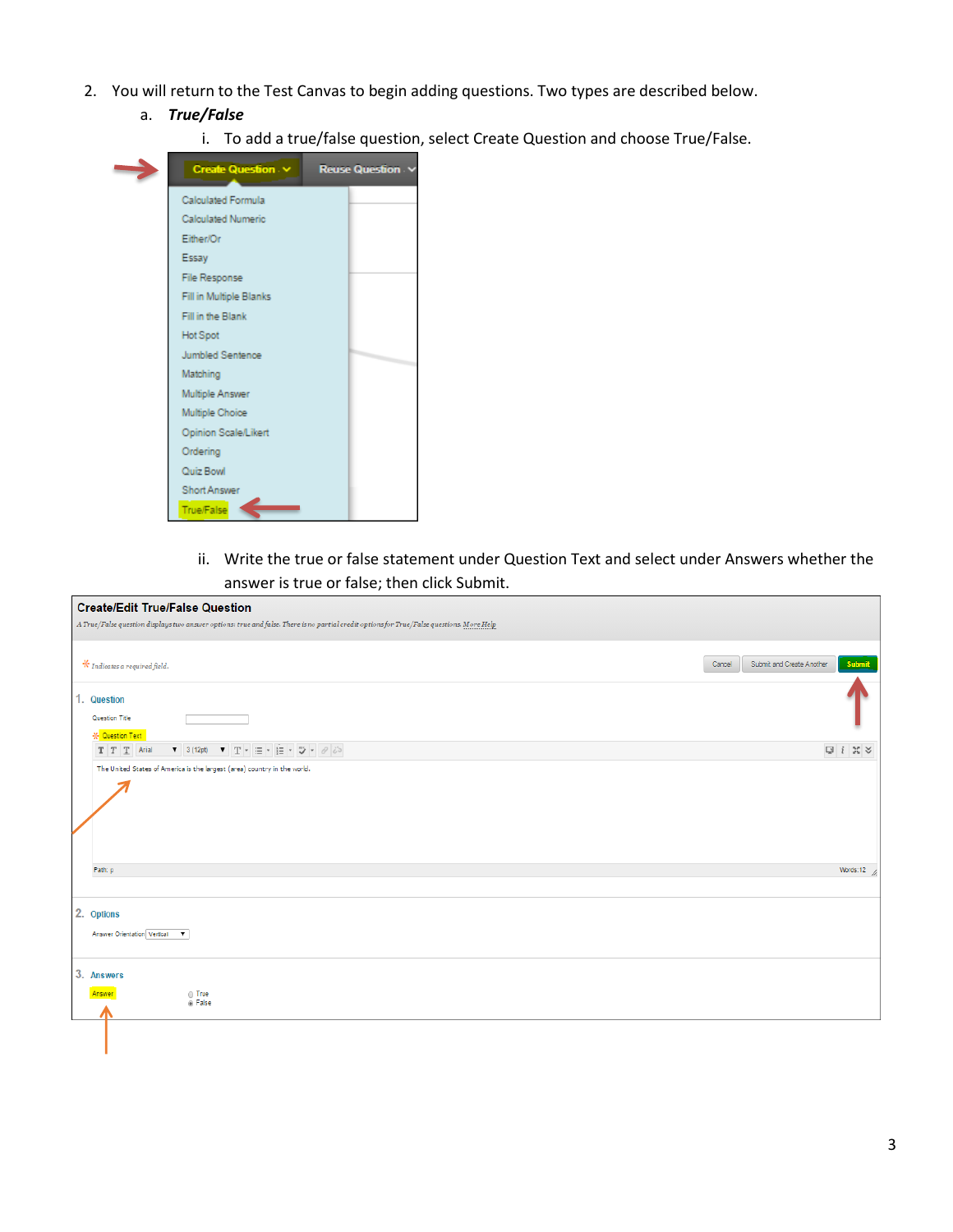#### b. *Multiple Choice*

i. To add a multiple choice question, select Create Question and choose Multiple Choice.



ii. Write the question under Question Text and select how the answer choices should be numbered.

| .                                                                                                                                    |
|--------------------------------------------------------------------------------------------------------------------------------------|
| 1. Question                                                                                                                          |
| <b>Question Title</b>                                                                                                                |
| * Question Text                                                                                                                      |
| ▼ 3 (12pt) ▼ T マ 三 マ 圭 マ <sup>95</sup> マ <i>@ じ</i> っ<br>$T$ $T$ $T$ Arial                                                           |
| What does NATO stand for?                                                                                                            |
|                                                                                                                                      |
|                                                                                                                                      |
|                                                                                                                                      |
|                                                                                                                                      |
| Path: p                                                                                                                              |
|                                                                                                                                      |
|                                                                                                                                      |
| 2. Options                                                                                                                           |
| If partial credit is allowed, each incorrect answer can specify what percentage of the total points should be given for that answer. |
| <b>Answer Numbering</b><br>Lowercase Letters (a, b, c) ▼                                                                             |
| <b>Answer Orientation</b><br>Vertical<br>$\pmb{\mathrm{v}}$                                                                          |
| <b>Allow Partial Credit</b><br>∩                                                                                                     |
| Show Answers in Random Order<br>$\Box$                                                                                               |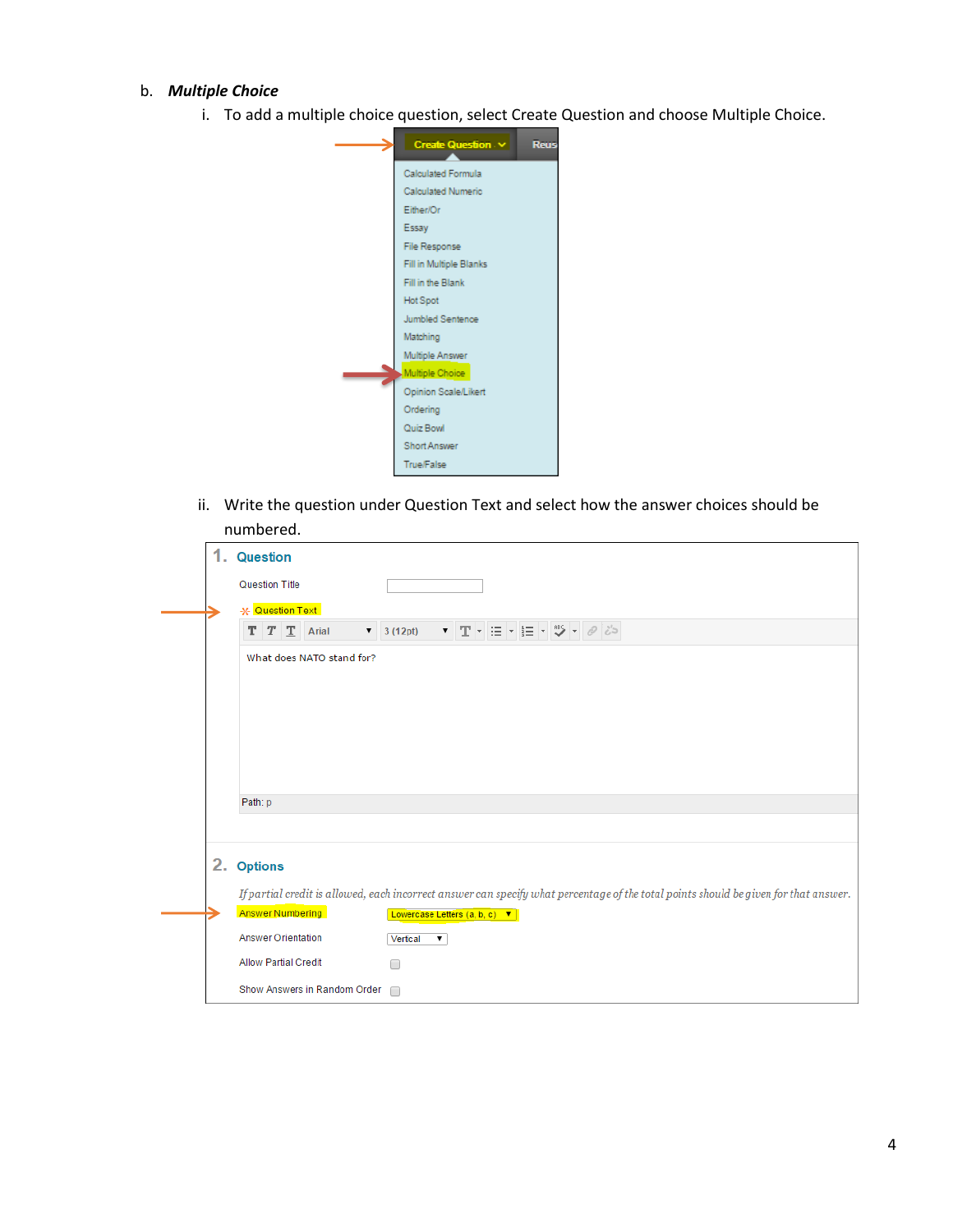iii. Select the number of answer choices you would like to display. Add the answer choices in the individual text boxes. Make sure to check the bubble next to the correct answer choice.

| Answer 1.<br>0       |                                    |                                                 |                                                                                                                                                                |                                                                                                                 | Remove                      |
|----------------------|------------------------------------|-------------------------------------------------|----------------------------------------------------------------------------------------------------------------------------------------------------------------|-----------------------------------------------------------------------------------------------------------------|-----------------------------|
| $T$ $T$              | Artal<br>т                         | 3(12pt)<br>▼                                    |                                                                                                                                                                | $\blacktriangledown \ \mathbf{T}\ \cdot\ \equiv \mathbf{r}\ \equiv \mathbf{r}\ \mathbf{w}\ \cdot\ \mathbf{v}\ $ | $Q$ $i$ $N$ $\approx$       |
|                      |                                    | National Agreement for Traditional Organization |                                                                                                                                                                |                                                                                                                 |                             |
| Patr: p<br>Answer 2. |                                    |                                                 |                                                                                                                                                                |                                                                                                                 | Words:5<br>Remove           |
| T<br>т               | Artal<br>т                         | 3(12pt)<br>▼                                    | $\mathbf{v} \quad \mathbf{T} \mid \mathbf{v} \mid \mathbf{H} \mid \mathbf{v} \mid \mathbf{H} \mid \mathbf{v} \mid \mathbf{V} \mid \mathbf{v} \mid \mathcal{O}$ |                                                                                                                 | $Q$ $i$ $\approx$ $\approx$ |
|                      | North Atlantic Treaty Organization |                                                 |                                                                                                                                                                |                                                                                                                 |                             |
| Path: p              |                                    |                                                 |                                                                                                                                                                |                                                                                                                 | Words:4                     |
|                      |                                    |                                                 |                                                                                                                                                                |                                                                                                                 |                             |
| Answer 3.            |                                    |                                                 |                                                                                                                                                                |                                                                                                                 | Remove                      |

### iv. Click Submit when done.

| 7. Submit<br>Click Submit to proceed. Click Cancel to quit. Click Submit and Create Another to submit and create another. |        |                           |  |        |  |
|---------------------------------------------------------------------------------------------------------------------------|--------|---------------------------|--|--------|--|
|                                                                                                                           | Cancel | Submit and Create Another |  | Submit |  |

ı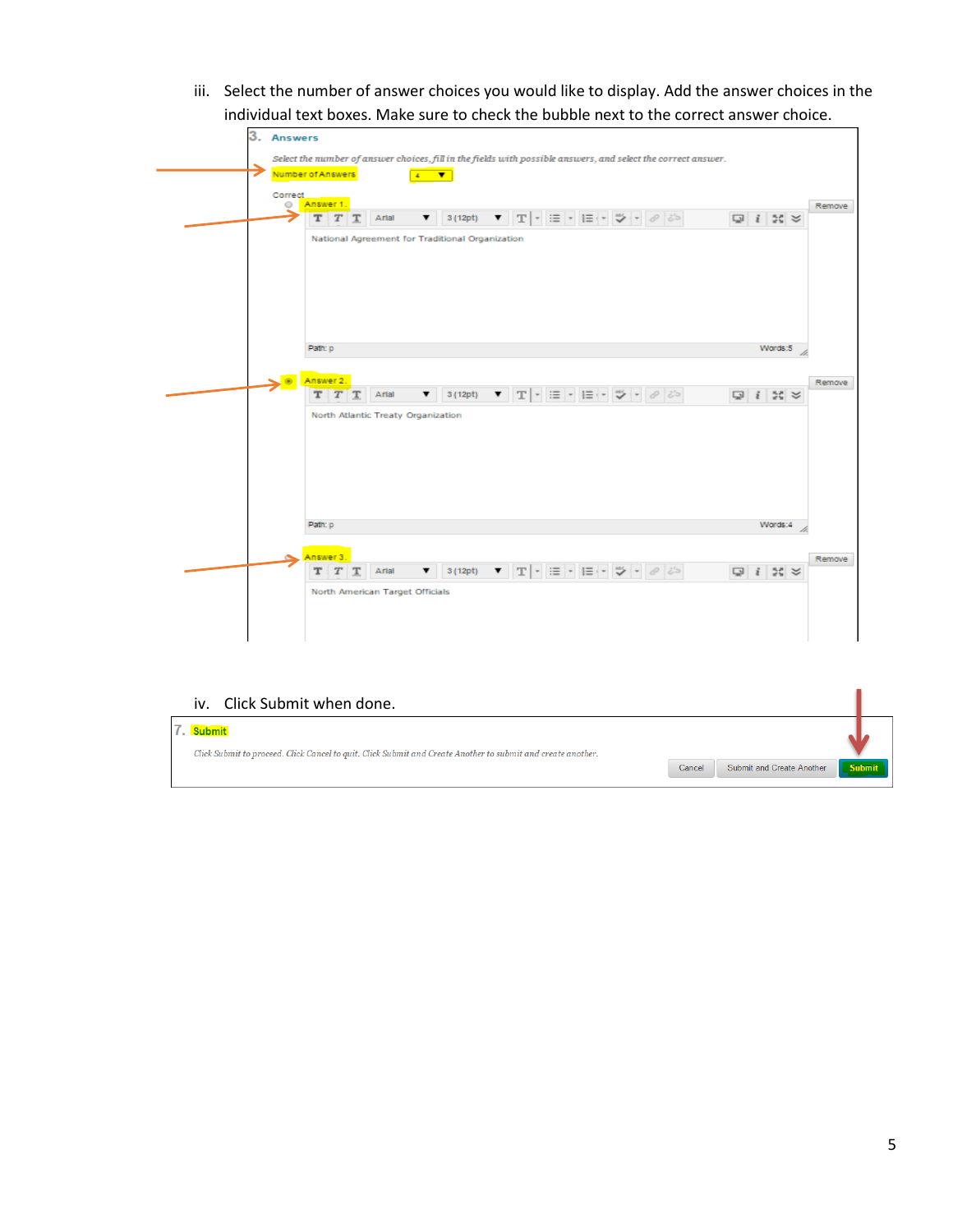# 3. **Deploy an Assessment**

a. Once you have added all your desired test questions, you can now deploy the test so that students can view and take it. Click on Content, then the folder where you want to place the test.

|                          | 合口                                                             | Content       | Edit Mode is:<br><b>ON</b>                                                                                                   |  |
|--------------------------|----------------------------------------------------------------|---------------|------------------------------------------------------------------------------------------------------------------------------|--|
|                          |                                                                | <b>e</b> c t⊥ | <b>Content</b>                                                                                                               |  |
| $\overline{\phantom{a}}$ | <b>Susan Course Example</b><br>Home Page                       | 合             | <b>Discover Content</b><br>$\mathfrak{t}$<br>Tools $\sim$<br>Partner Content ~<br>Build Content $\sim$<br>Assessments $\sim$ |  |
|                          | Information <b>III</b><br><b>Content</b><br><b>Discussions</b> |               | Unit $1 \leq$                                                                                                                |  |
|                          | Groups<br>Tools                                                |               | Unit 2                                                                                                                       |  |
|                          | Help<br>Unit 1                                                 |               |                                                                                                                              |  |
|                          | Unit 2                                                         |               | Unit 3                                                                                                                       |  |

◢

b. Click on Assessments, then Test.

| Content ◎            |                                                                                                |
|----------------------|------------------------------------------------------------------------------------------------|
| Build Content $\sim$ | Too<br>Assessments $\sim$                                                                      |
| Unit 1               | Test<br>Survey<br>Assignment                                                                   |
| Unit 2               | Self and Peer Assessment<br>Mobile Compatible Test<br>SafeAssignment<br>McGraw-Hill Assignment |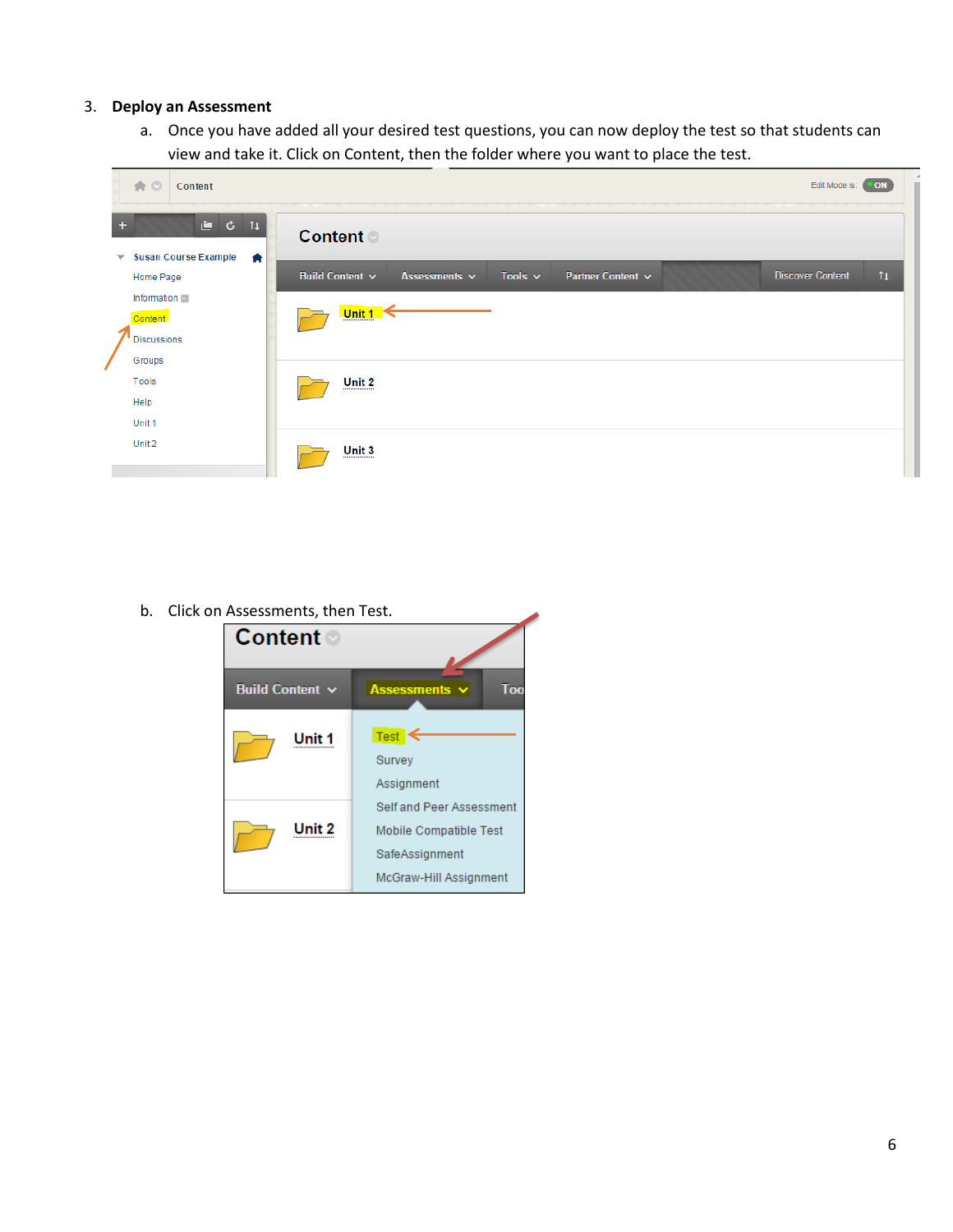c. Select the test you just created in Add an Existing Test and click Submit.

| 1. Add Test                                                       |                                                                                                                                                                                    |        |               |
|-------------------------------------------------------------------|------------------------------------------------------------------------------------------------------------------------------------------------------------------------------------|--------|---------------|
| Create a new Test or select an existing Test to deploy.           |                                                                                                                                                                                    |        |               |
| Create a New Test                                                 | Create                                                                                                                                                                             |        |               |
| <b>Add an Existing Test</b>                                       | Quiz 1<br>Quiz for Thursday<br><b>LEARN Test</b><br>Ann Arbor LEARN Test<br><b>LEARN Quiz</b><br>Thursday Quiz<br><b>PT Quiz</b><br>Math quiz<br><b>Test test</b><br><b>Test 1</b> |        |               |
| 2. Submit<br>Click Submit to add this Test. Click Cancel to quit. |                                                                                                                                                                                    |        |               |
|                                                                   |                                                                                                                                                                                    | Cancel | <b>Submit</b> |

d. You can edit the test name or add an optional description.

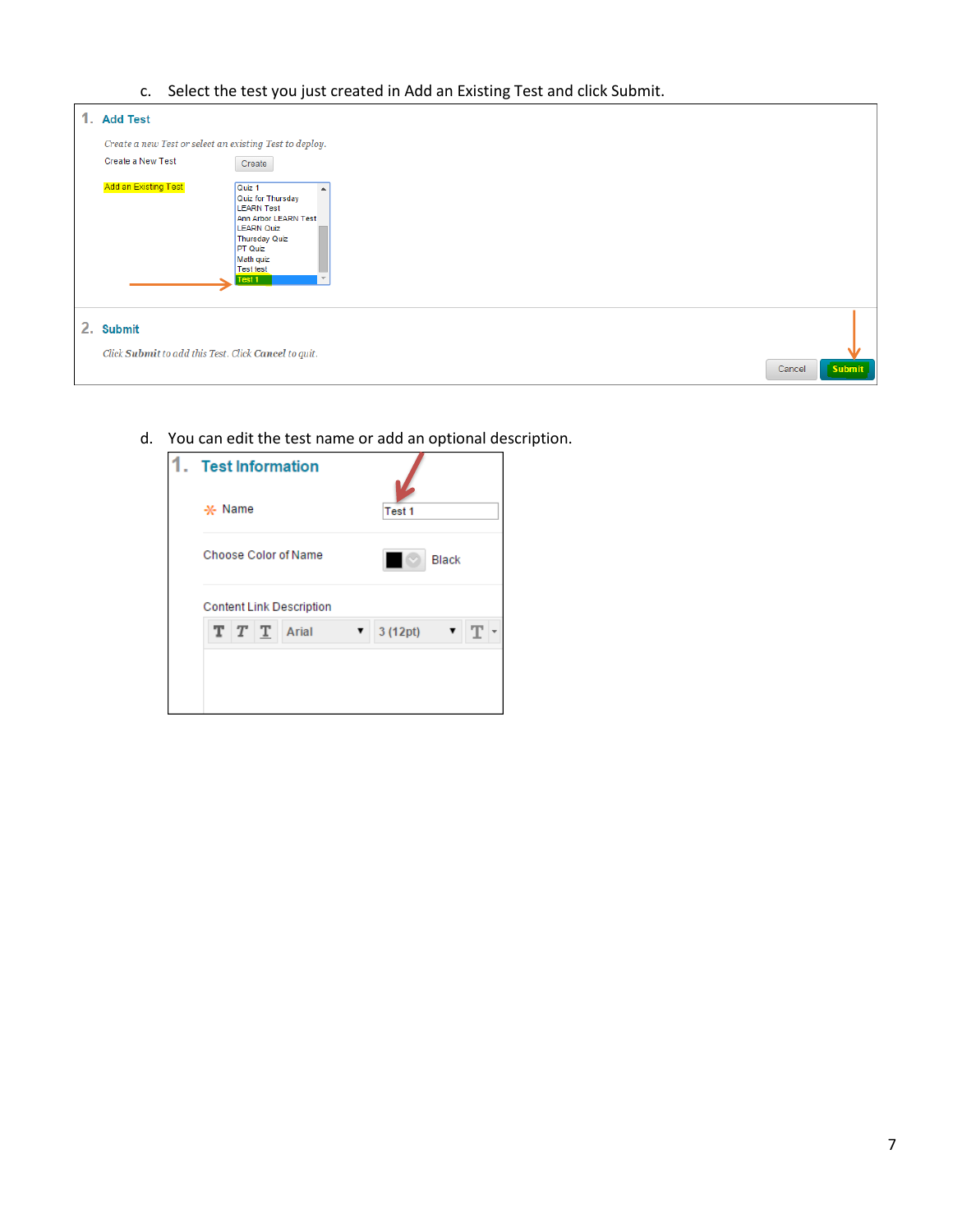e. Select Yes to make the test available to students. Also available is a timer so that students have to finish in an allotted amount of time. If you want the test to auto-submit once the maximum time allotted has been reached, click Auto-Submit to ON.

| <b>TEST AVAILABILITY</b>                                                                     |                                    |  |
|----------------------------------------------------------------------------------------------|------------------------------------|--|
|                                                                                              |                                    |  |
| Make available to students                                                                   | $\bullet$ Yes $\circ$<br><b>No</b> |  |
| Add a new announcement for this<br>test                                                      | $Yes \odot No$<br>∩                |  |
| <b>Multiple Attempts</b><br>Allow Unlimited Attempts<br>$\bigcap$<br>Number of Attempts<br>∩ |                                    |  |
| Score attempts using                                                                         | <b>Last Graded Attempt</b><br>v    |  |
| <b>Force Completion</b>                                                                      |                                    |  |
| ✔ Set Timer<br><b>Minutes</b><br>60<br>Auto-Submit<br>OFF $\circledcirc$ ON                  |                                    |  |

f. Choose the date you want the test to be opened and closed to students. You can also add an optional password.

| 画<br>Display After 12/05/2014<br>08:45 AM<br>Enter dates as $mm/dd/yyyy$ . Time may be entered in any increment. |
|------------------------------------------------------------------------------------------------------------------|
| Ē<br>Display Until 12/05/2014<br>08:46 AM<br>Enter dates as $mm/dd/yyyy$ . Time may be entered in any increment. |
| Password<br>Require a password to access this Test.                                                              |

g. Enter a Due Date and time, and select whether or not students are allowed to take the test after the due date.

| Due Date                                                                                                                                                                          |  |
|-----------------------------------------------------------------------------------------------------------------------------------------------------------------------------------|--|
| Set the date the assessment is due. Optionally, do not allow students to take a test once the due date has passed. Submissions are accepted after this date, but are marked Late. |  |
| <b>圖 07:00 PM</b><br><b>Due Date</b> 12/04/2014<br>$\circledcirc$<br>$\mathbb{Z}$ ater dates as mm/dd/yyyy. Time may be entered in any increment.                                 |  |
| Do not allow students to start the Test if the due date has passed.<br>Students will be unable to start the Test if this option is checked.                                       |  |